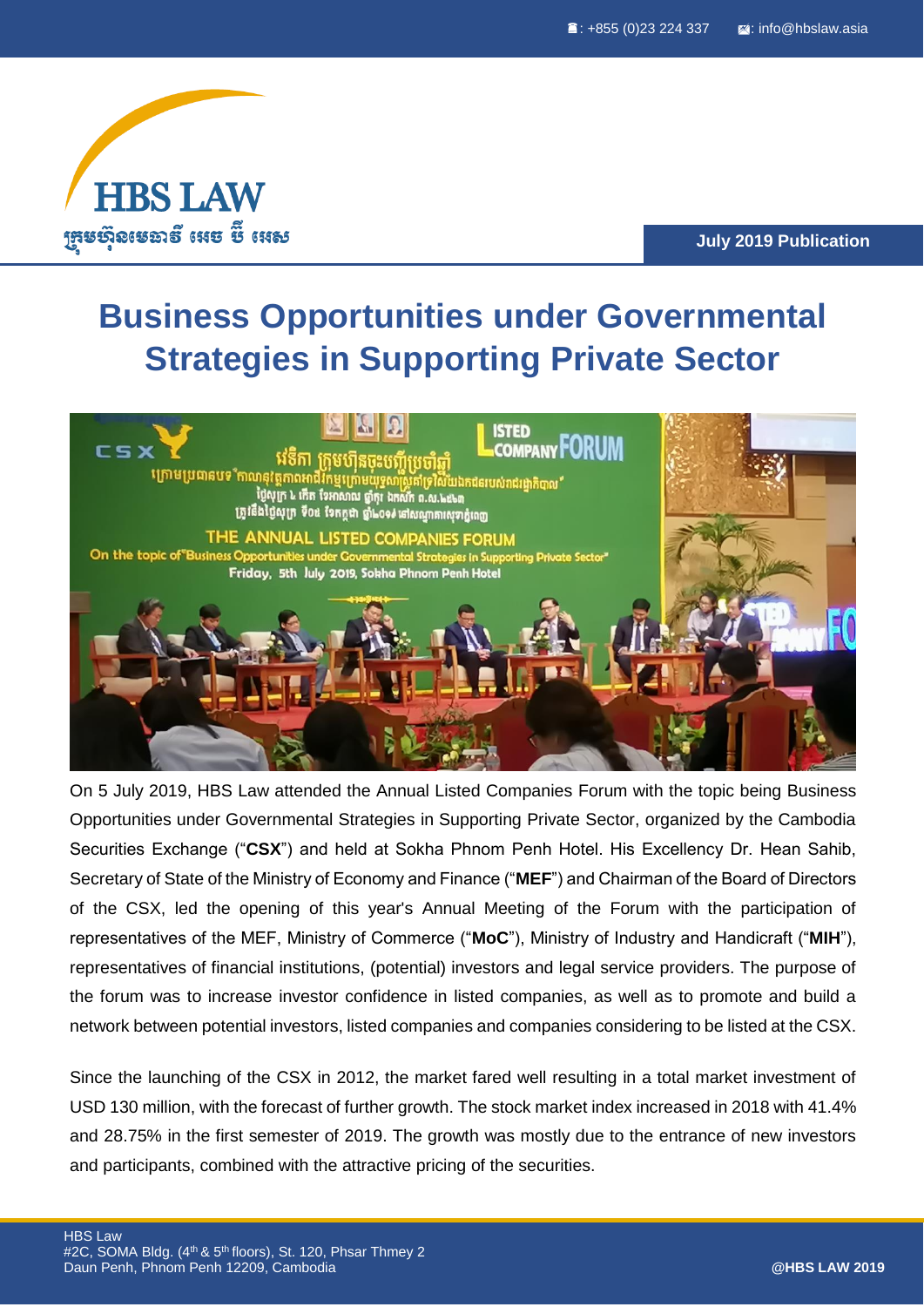Currently, the market consists of 7 securities listed companies, of which 5 are by way of the issuance of equity and the remaining 2 by the issuance of bonds. Advanced Bank of Asia ("**ABA**") will be the next financial institution to join CSX in July 2019 by the anticipated issuance of bonds with a value, which is predicted to raise an estimated USD 30 million.

The common opinion of the participants is that, while the CSX has performed well since its existence, there is always room for improvement. The increase of public confidence, investors' trust and the willingness of companies to be listed can be achieved by diversifying the instruments on investing in the CSX, various governmental incentives, introducing new investments schemes on the market (such as allowing local investors to trade foreign currencies) and compliance with standards of corporate governance which has been applied in the more developed securities market around the world.

The Royal Government laid down many favourable conditions in order to support the securities sector. Since the beginning of 2019, the Royal Government has introduced tax incentives to the firms who wish to be listed on the CSX. The Royal Government continues to be more attentive to the development of the market, which is a business opportunity under the Government Private Sector Support Strategy.

Currently, companies who wish to be listed receive incentive in the form of reduction of 50% on the profit tax for the first 3 years after having been listed. Furthermore, the Royal Government is considering nontax related incentives, such as special rates for listed companies on certain types of financing.

A major question from the private sector is: *Why should we consider listing while our business is expanding and performing well?* In response to this, the CSX encourages companies, especially within financial sector, to commence listing on the market due to the following reasons:

- 1. Increasing reputation, trust and achieve competitive advantages;
- 2. Stepping up the ability to sustain in case of economic crisis;
- 3. Lowering cost of funding compared to loans from banks;
- 4. Improving the operation and expand the business in the region;
- 5. Tax incentive(s).

The Securities and Exchange Commission of Cambodia ("**SECC**") has put its priority in the near future on corporate governance. Therefore, the SECC, supported by the World Bank, is now in the process of organizing trainings on corporate governance in order to bring the standard to a higher level. Further targets include improving company ability to be listed, maintaining closed relationships with various exchange markets regionally and internationally and introducing mechanisms to increase public confidence and trust.

### HBS Law

*The information provided is for information purposes only, and is not intended to constitute legal advice.*